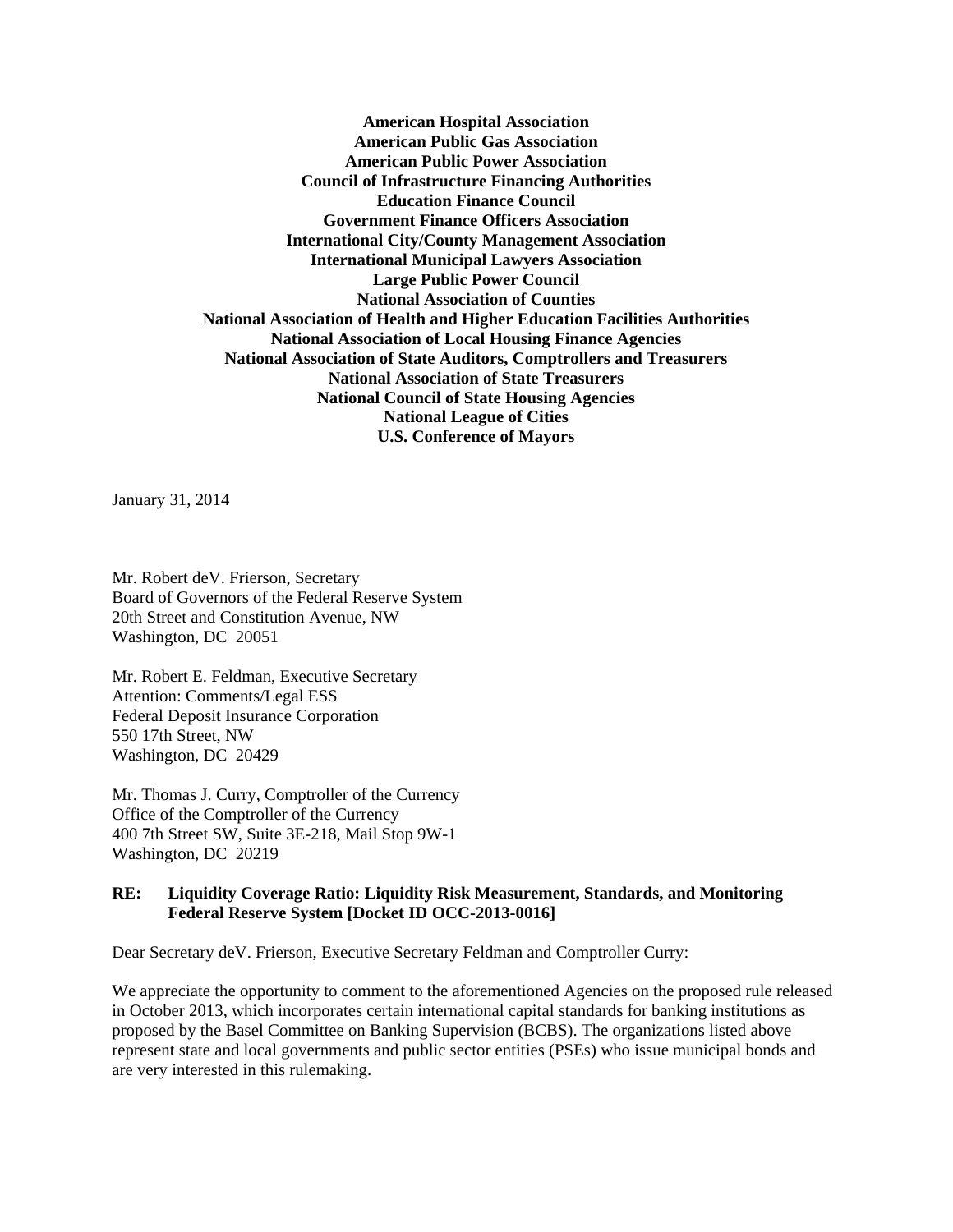We greatly appreciate your efforts to strengthen the banking system through clarifying credit and liquidity standards for banks' capital requirements, as that strength provides security to the economy broadly as well as specifically to our members. However, as drafted the proposal does not include a very strong and stable investment category with deep funding markets – municipal securities. We are very concerned that proposal's failure to classify municipal securities as High Quality Liquid Asset (HQLA) not only overlooks an investment category that contributes to greater market stability, but we also believe that this oversight will have significantly negative effects on the municipal securities market and communities across the country. Failing to qualify municipal bonds as HQLA would significantly reduce the appeal of municipal securities for banks to underwrite these securities and investors to purchase them, resulting in increased borrowing costs for state and local governments and PSEs to finance desperately needed infrastructure projects.

## **Characteristics of Municipal Securities Are Consistent with Those of Level 2A and 2B Investments**

Municipal securities behave similarly to HQLA investment categories Level 2A and 2B outlined in the proposed rule, demonstrating equally limited price volatility, high trading volumes and deep and stable funding markets, and should qualify as such under any final Liquidity Coverage Ratio Rule issued by the Agencies.

With regard to price volatility, investment grade general obligation municipal bonds are significantly less risky than other investment vehicles, <sup>1</sup> and compare well with other investment categories that were given HQLA status under the proposed rule (U.S. Treasuries, government agency obligations, investment-grade corporate bonds). During the 2008 financial crisis municipal general obligation and revenue bonds retained their value more consistently than high and lower investment grade corporate bonds, and performed similarly to government sponsored enterprise (GSE) secured bonds. As data from a report<sup>2</sup> from members of the Federal Reserve Bank shows, the 40-year total cumulative default rate on municipal bonds, both general obligation and revenue bonds, that generally met the Office of the Comptroller of the Currency's Type I and Investment-Grade definitions, has been extremely low. The data shows that the number of defaults on Investment-Grade rated municipal bonds was less than 0.25 percent. The data also shows the number of defaults per issuer on those bonds which would not meet that definition was substantially higher - over 4 percent. Still, under the proposed rule GSE bonds and BBB- corporate bonds would be considered HQLA while municipal securities would not.

With respect to the Agencies' condition that high trading volume is a requirement for HOLA, it is important to note that the municipal market trades as a percentage of the total outstanding market is nearly at the same volume as corporate and GSE bonds. According to SIFMA data<sup>3</sup>, the municipal market trades 0.31 percent of its total outstanding par every day, compared to the corporate bond market trades of 0.20 percent per day and the GSE bond market trades of 0.33 percent per day.

Finally, we believe that municipal securities meet the Agencies' HQLA precondition of an investment categories' reliance on a deep and diverse markets to establish strong liquidity. More than 70 percent of all outstanding municipal securities are held by thousands of individual investors, either directly or through mutual funds and money market funds.<sup>4</sup> Individual investor behavior has demonstrated a strong correlation between demands and yields, with retail investors historically opting to add to maintain or add to their holdings in periods of rising rates. This consistent correlation demonstrates a high level of liquidity in the municipal market. In addition to retail investors, a long list of other investors comprises

 $1$ Moody's Investor Service Special Comment, March 7, 2012: U.S. Municipal Bond Defaults and Recoveries, 1970-2011. Page 2

<sup>&</sup>lt;sup>2</sup> 2 "The Untold Story of Municipal Bond Defaults" – Jason Appleson, Eric Parsons, and Andrew Haughwout, August 2012<br><sup>3</sup> SIFMA's Outstanding U.S. Bond Market Debt

<sup>4</sup> 2010 Thompson Reuters.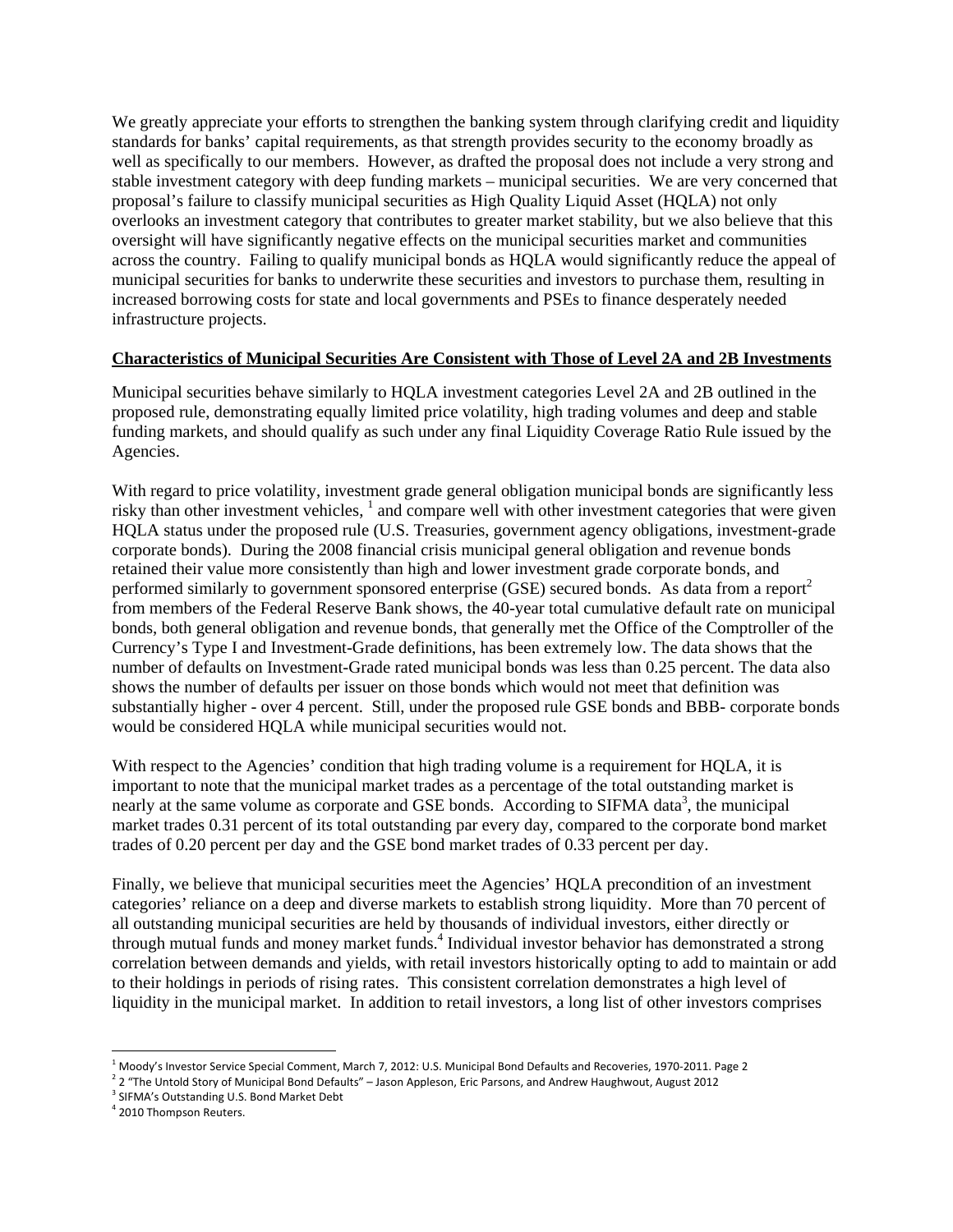the remaining 30 percent of municipal securities investors, and includes property, casualty and life insurance companies, GSE's, broker dealers, credit unions, U.S. banks and foreign governments.

For all of the reasons above we believe that investment grade municipal securities should be categorized as Level 2A HQLA. Further, we believe that qualifying these securities as such would advance the Agencies' stated goal of "improving the banking sector's ability to absorb shocks arising from financial and economic stress."

## **Municipal Securities Should Receive HQLA Classification Over Foreign Sovereign Debt Securities**

Municipal securities are known as the second safest available investment, aside from U.S. Treasuries, with state and local governments having nearly a zero default rate, and meeting the Agencies' qualifications for limited price volatility, high trading volumes and deep and stable funding markets as discussed above. Yet the Agencies' proposal would qualify U.S. Treasuries as Level 1 HQLA and GSE securities as Level 2A, while failing to qualify even investment grade municipal securities in either of these categories. Equally concerning is the proposal's qualification of foreign sovereign debt securities as Level 1 HQLA while still failing to include investment grade municipal securities in any of the three HQLA categories. This preference unfairly favors foreign debt securities over U.S. state and local debt securities, and in doing so would threatens to increase costs for national infrastructure development, three-quarters of which is financed through tax-exempt bonds.

## **Municipal and PSE Deposits Should Not Be Classified Secured Funding**

The Agencies' proposal mischaracterizes municipal deposits as secured funding, as opposed to treating them as deposits, based on the assumption that municipalities and PSE's would withdraw deposits with non-HQLA investments in times of fiscal stress. We do not believe that this assumption is correct, and we are concerned that this provision of the proposal would motivate banks to unwind their municipal and PSE deposits and accounts, and would ultimately disrupt relationships between these entities and drive up banking and borrowing costs for municipal issuers.

Thank you very much for the opportunity to comment on this important rulemaking. Public policy and national interests implemented at the state and local levels through debt financing benefit the country as a whole by ensuring our citizens have essential infrastructure to provide for education, health care, roads, bridges, water delivery systems, transportation systems, public power, affordable housing and public safety. We hope that you will consider this and our comments contained in this letter, and that you will reevaluate municipal securities as an investment to include within the HQLA definition.

Sincerely,

American Hospital Association, Mike Rock, 202-626-2325 American Public Gas Association, Dave Schryver, 202-464-0835 American Public Power Association, John Godfrey, 202-467-2929 Council of Infrastructure Financing Authorities, Rick Farrell, 202-547-1866 Education Finance Council, Vince Sampson, 202-955-5510 Government Finance Officers Association, Dustin McDonald, 202-393-0208 International City/County Management Association, Elizabeth Kellar, 202-962-3611 International Municipal Lawyers Association, Chuck Thompson, 202-742-1016 Large Public Power Council, Noreen Roche-Carter, 916-732-6509 National Association of Counties, Mike Belarmino, 202-942-4254